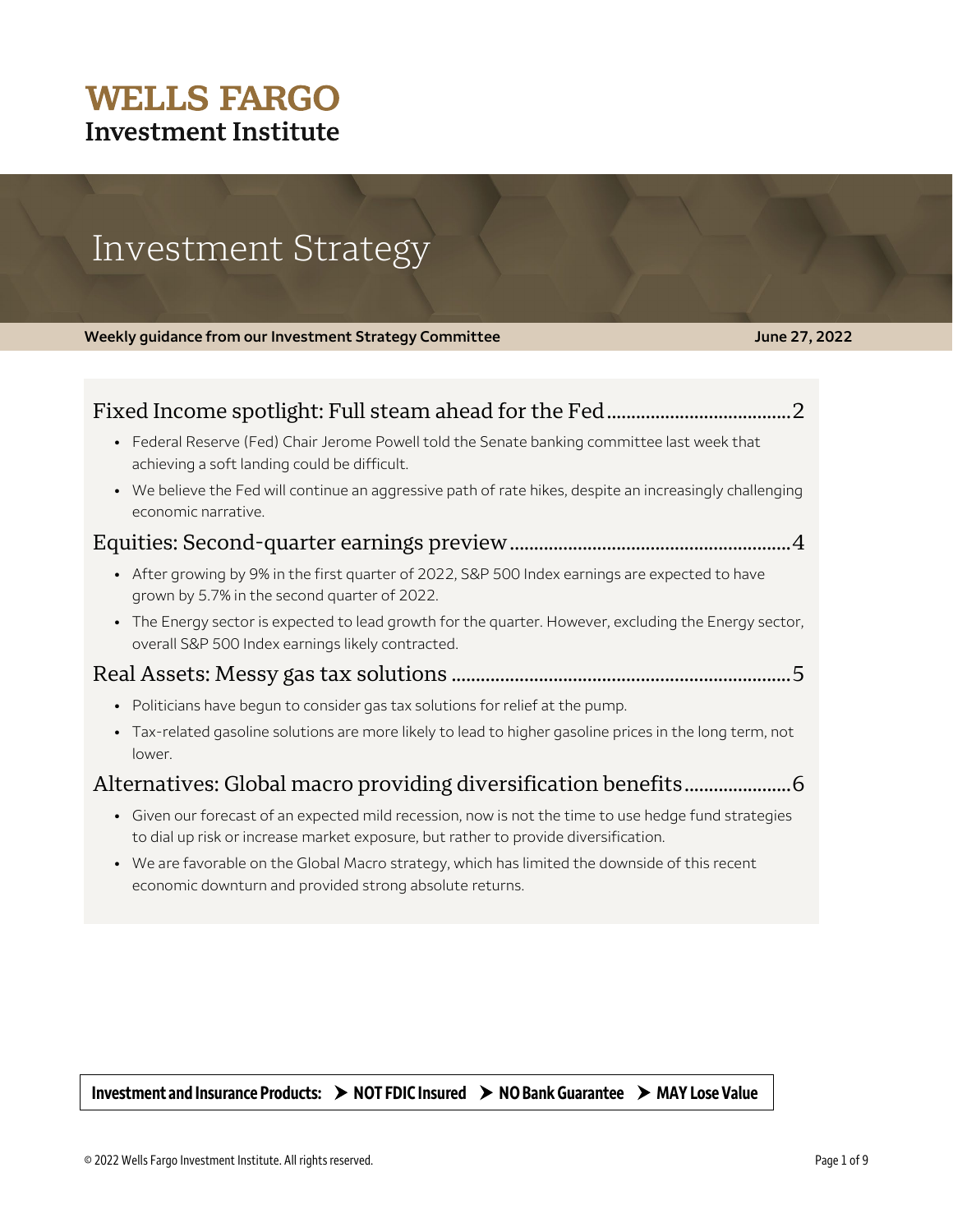# Fixed Income spotlight

## **Full steam ahead for the Fed**

In the weeks before the June 15 Federal Open Market Committee (FOMC) meeting, markets were expecting a 50-basis-point increase (100 basis points equal 1 percent), but a year-over-year Consumer Price Index print of 8.6% the Friday before the Federal Reserve (Fed) announcement forced the Fed to rethink its planned pace of monetary tightening. By Monday, the Fed had upshifted, and began to prepare the markets for a 75-basis-point increase. The Fed followed through with a 75-basispoint hike when the decision was announced. This marks the first time the Fed had increased the federal funds rate by 75 basis points since 1994, and signaled that the Fed is going all in on its attempt to bring inflation trends down to more acceptable levels.

Not only did the Fed increase rates by 75 basis points (bps), but it also meaningfully increased its rate hike projections as members plot a more aggressive path of monetary tightening. The urgency for the Fed is high, and investors should expect the Fed to focus on bringing inflation trends down to acceptable levels above all else. We believe it is unlikely that the Fed will allow liquidity to deteriorate to a point that causes extreme financial stress. It is also unlikely, in our opinion, that the Fed will pause rate hikes as growth moves into negative territory, absent an acceptable moderation of inflation.

Given new incoming data, we believe inflation will remain elevated through the remainder of the year and into 2023, pushing the Fed to continue with its aggressive tightening policies. While we acknowledge the ultimate path of Fed decisions is data dependent, with inflation appearing more elevated and stickier than expected, we recently increased our rate hike forecast projections. We expect an aggressive path of rate increases will be necessary if the Fed is going to restore its market credibility and exert control over inflation. Our current base case path is for the FOMC to raise interest rates by an additional 75 bps in July and September, and by 25 bps in November and December. Our year-end 2022 federal funds target rate range is 3.50% – 3.75%. We also expect two additional 25 bps interest rate hikes early next year; our year-end 2023 federal funds target rate is 4.00% – 4.25%.



### **Median forecast of FOMC rate projections**

**Brian Rehling, CFA**

Head of Global Fixed Income Strategy



**Favorable** U.S. Taxable Investment Grade Fixed Income



**Favorable** U.S. Short Term Taxable Fixed Income



**Favorable** U.S. Intermediate Term Taxable Fixed Income



**Neutral** U.S. Long Term Taxable Fixed Income



**Unfavorable** High Yield Taxable Fixed Income



**Unfavorable** Developed Market Ex.-U.S. Fixed Income



Fixed Income

Source: FOMC summary of economic projectionsas of June 15, 2022.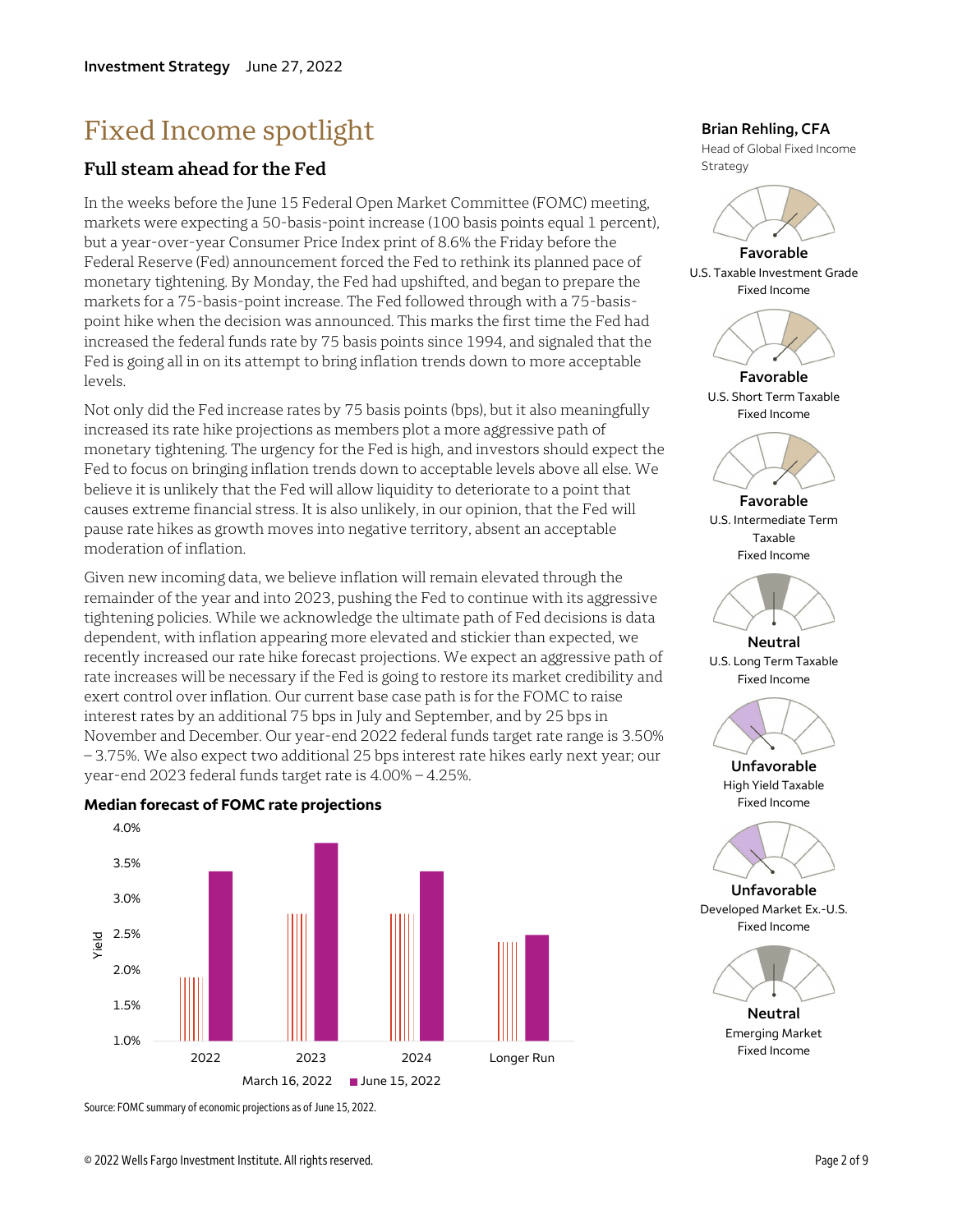### **Investment Strategy** June 27, 2022

With inflation likely to remain elevated, we see longer-term rates also nudging higher until there is evidence that the Fed will be successful in its inflation fight. We do think the Fed will succeed, but until the data confirms this likelihood, there remains risk that longer-term rates will continue to rise. However, once inflation begins to moderate, we expect longer-term rates will move lower in acknowledgement of both a more moderate inflation picture and what is expected to be a slowing growth outlook. With this in mind, we recently upgraded long-term bonds to neutral from most unfavorable. Still, it is conceivable that long-term rates move into the high 3% area or even flirt with 4% as the market tests the Fed's will.

For now, short- and intermediate-term maturities are our current maturity preference for investment-grade fixed-income investors. However, we emphasize that we are now favoring investors to bring long-term maturity allocations up to a benchmark (neutral) level. While this positioning retains a defensive posture in our overall fixed-income positioning, we view this as a step toward a more constructive view on duration (duration is a measure of a bond's interest rate sensitivity). Our duration guidance remains unchanged at neutral. Once we have confidence that we have turned the corner on inflation, we will likely shift into a more offensive duration posture and anticipate that longer-term bonds could be further upgraded at that time.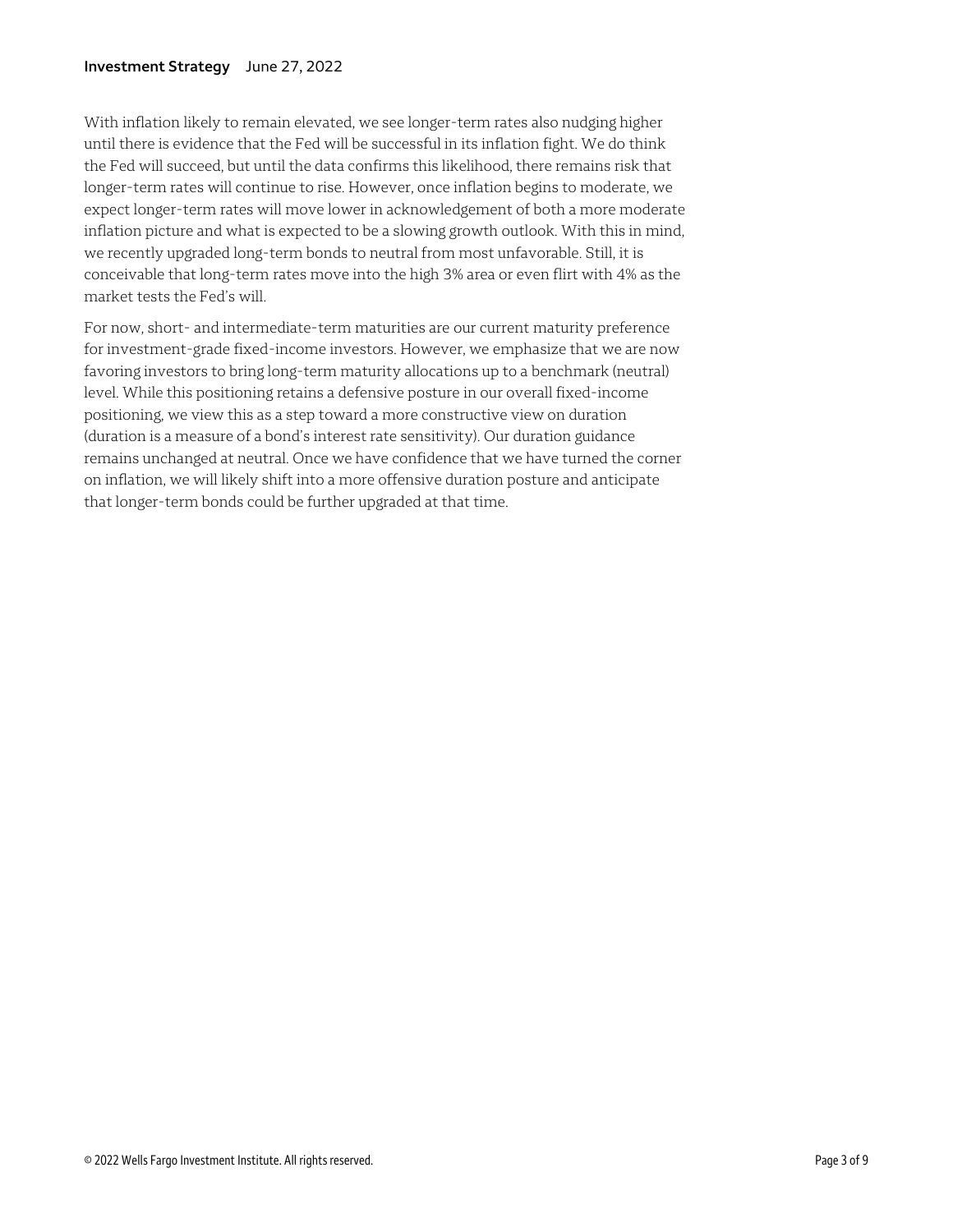# **Equities**

### **Second-quarter earnings preview**

After growing by 9% in the first quarter of 2022, S&P 500 Index earnings are expected to have grown by 5.7% in the second quarter of 2022. If actual secondquarter earnings are in line with estimates, it would be the slowest quarter for growth since the fourth quarter of 2020. Although growth rates have declined from 2022 highs, the median historical earnings growth rate is 6.5% — close to the second-quarter forecast.

The Energy, Industrials, and Materials sectors should lead the way, with Energy earnings expected to grow by a remarkable 205%. Excluding the Energy sector, overall S&P 500 Index earnings are expected to contract by 2%. Financials likely saw earnings fall in the quarter on tough comparisons to last year, which included the release of loan loss reserves. Consumer Discretionary also could see earnings decline as costs rise.

Forward guidance will be key as many companies continue to deal with rising input prices, a tight labor market, and continued global supply-chain constraints. These factors likely will lead to modest margin compression in the quarter. Despite the difficult environment, consensus earnings estimates for 2022 have been steady, with upward revisions to the Energy and Materials sectors offsetting downward revisions to the Consumer Discretionary and Communication Services sectors.

Looking forward, we expect earnings growth to slow and potentially contract as recession risks rise. In this environment, we suggest focusing on high-quality companies with consistent earnings growth, low debt levels, and high return on equity.



### **S&P 500 Index second-quarter earnings-per-share (EPS) growth estimates**

**Chris Haverland, CFA**

Global Equity Strategist



**Most favorable** U.S. Large Cap Equities



**Favorable** U.S. Mid Cap Equities



**Unfavorable** U.S. Small Cap Equities



**Most unfavorable** Developed Market Ex-U.S. Equities



**Unfavorable** Emerging Market Equities

Sources: Wells Fargo Investment Institute, Bloomberg as of June 21, 2022. Forecasts are not guaranteed and based on certain assumptions and on views of market and economic conditions which are subject to change.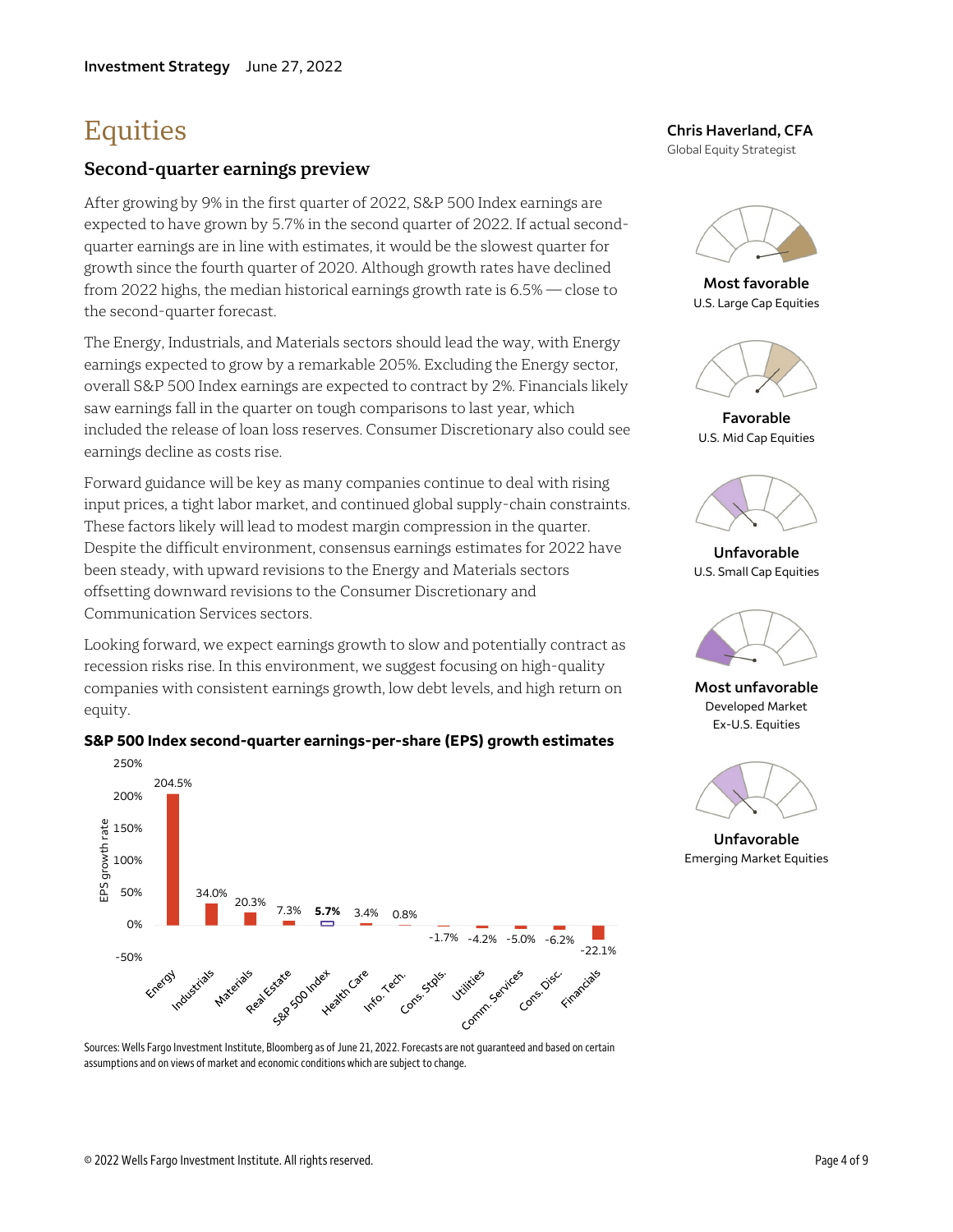# Real Assets

*"Wherever we look upon this earth, the opportunities take shape within the problems." — Nelson A. Rockefeller*

# **Messy gas tax solutions**

Consumers are going through a rough patch with energy inflation, similar to the 1970s. Like in the 1970s, energy prices are grabbing a larger and larger portion of consumers' incomes. Over the last two years, oil prices have essentially tripled, with Brent crude oil, the global oil benchmark price, moving from the high \$30sper-barrel level to \$112 per barrel today.

High gasoline prices are never particularly welcome. This is especially the case for politicians during a midterm election year, like 2022. In our view, this is why Washington, D.C. has been floating numerous potential short-term tax-related solutions to high gas prices. Everything from gas rebates, gas tax holidays, to windfall profit taxes on oil companies have been discussed.

While many of these answers can sound enticing, none are likely to help lower gas prices in the long term. In fact, most will likely lead to higher prices. Gas prices are high today mainly because of a lack of global supplies (Chart 1). We believe tax breaks will not drive demand down, but up. And a windfall profits tax on oil producers will likely lead to less oil supply, not more.



**John LaForge** Head of Real Asset Strategy



**Neutral** Commodities



**Neutral** Private Real Estate

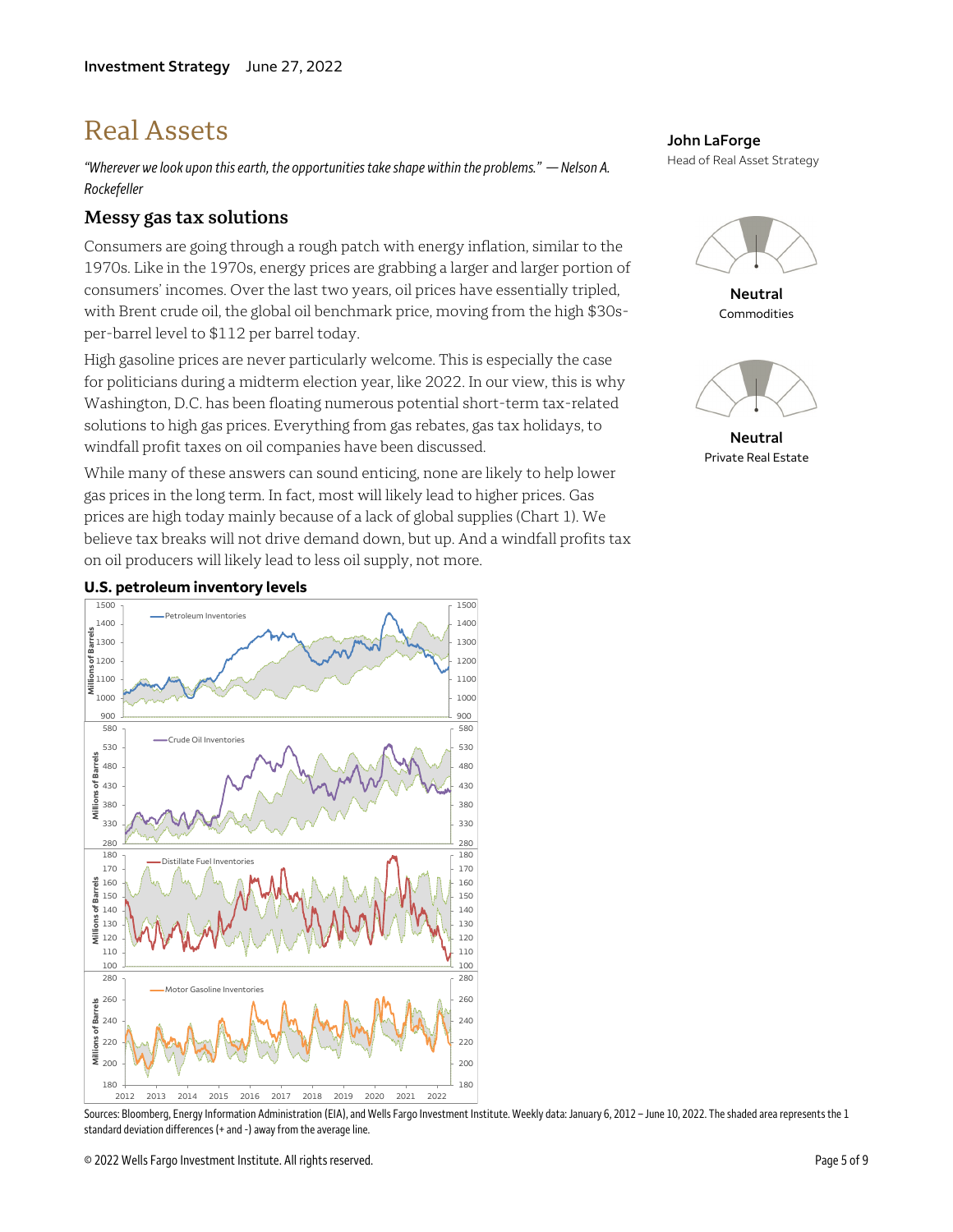# Alternatives

# **Global macro providing diversification benefits**

After the global economy worked through initial complications due to the pandemic, the combination of a subsequent wave of COVID-19 outbreaks in China, fallout from the war in Ukraine, rising interest rates, and inflation have presented new challenges. With these factors as a backdrop, we believe a mild recession will likely occur by year-end and into 2023. Therefore, as we enter the second half of 2022, we maintain our conviction that the greater role of hedge funds is to provide non-correlated returns with lower beta (market sensitivity).

Through most of the first five months of 2022, global markets have experienced the triple threat of depressed equity and bond returns, heightened market volatility, and elevated inflation, making it a difficult start to the year for many investors' portfolios. But our favorable guidance toward non-correlated hedge fund strategies, especially the Global Macro strategy, has proven particularly additive.

### **2022 performance through May 2022**

| 2022           | Global          | Global       | <b>Commodities</b> | <b>Relative</b> | Global       | Event         | <b>Equity</b> |
|----------------|-----------------|--------------|--------------------|-----------------|--------------|---------------|---------------|
| vear-to-date   | <b>Equities</b> | <b>Bonds</b> |                    | Value           | <b>Macro</b> | <b>Driven</b> | Hedae         |
| Jan - May 2022 | $-12.6%$        | $-11.1%$     | 32.4%              | $-0.3%$         | 9.4%         | $-4.5%$       | $-8.1%$       |

Source: Bloomberg, MSCI, and Hedge Fund Research (HFR). Data as of May 31, 2022. Asset classes are represented by the following indexes: Global Equity (MSCI All Country World Index), Global Bonds (Bloomberg Global Aggregate Credit Total Return Index Value Unhedged USD), Commodities (Bloomberg Commodity Index), Relative Value (HFRI Relative Value Total Index), Global Macro (HFRI Macro Total Index), Event Driven (HFRI Event Driven Total Index), and Equity Hedge (HFRI Equity Hedge Total Index).

This non-correlation benefit has continued into June as both global equity and fixed-income markets experienced continued difficulties, while the Global Macro strategy has benefited from strong technical trends that have them positioned long commodities and the U.S. dollar while short equity and fixed income. The result has been the strongest performance we have seen from the Global Macro strategy since the 2008 global financial crisis, and continues the trend of providing absolute returns and diversification through periods of uncertainty and heightened volatility.

We expect Global Macro to continue to benefit from several drivers, including: higher-than-expected inflation and the impact on commodity prices, divergent global gross domestic product growth, higher interest rates, and heightened volatility.

### **James Sweetman**

Senior Alternative Investment Strategist



**Favorable** Hedge Funds – Relative Value



**Favorable** Hedge Funds – Macro



**Unfavorable** Hedge Funds – Event Driven



Hedge Funds – Equity Hedge



**Neutral** Private Equity



Alternative investments, such as hedge funds, private equity, private debt and private real estate funds are not appropriate for all investors and are only open to "accredited" or "qualified" investors within the meaning of U.S.

securities laws.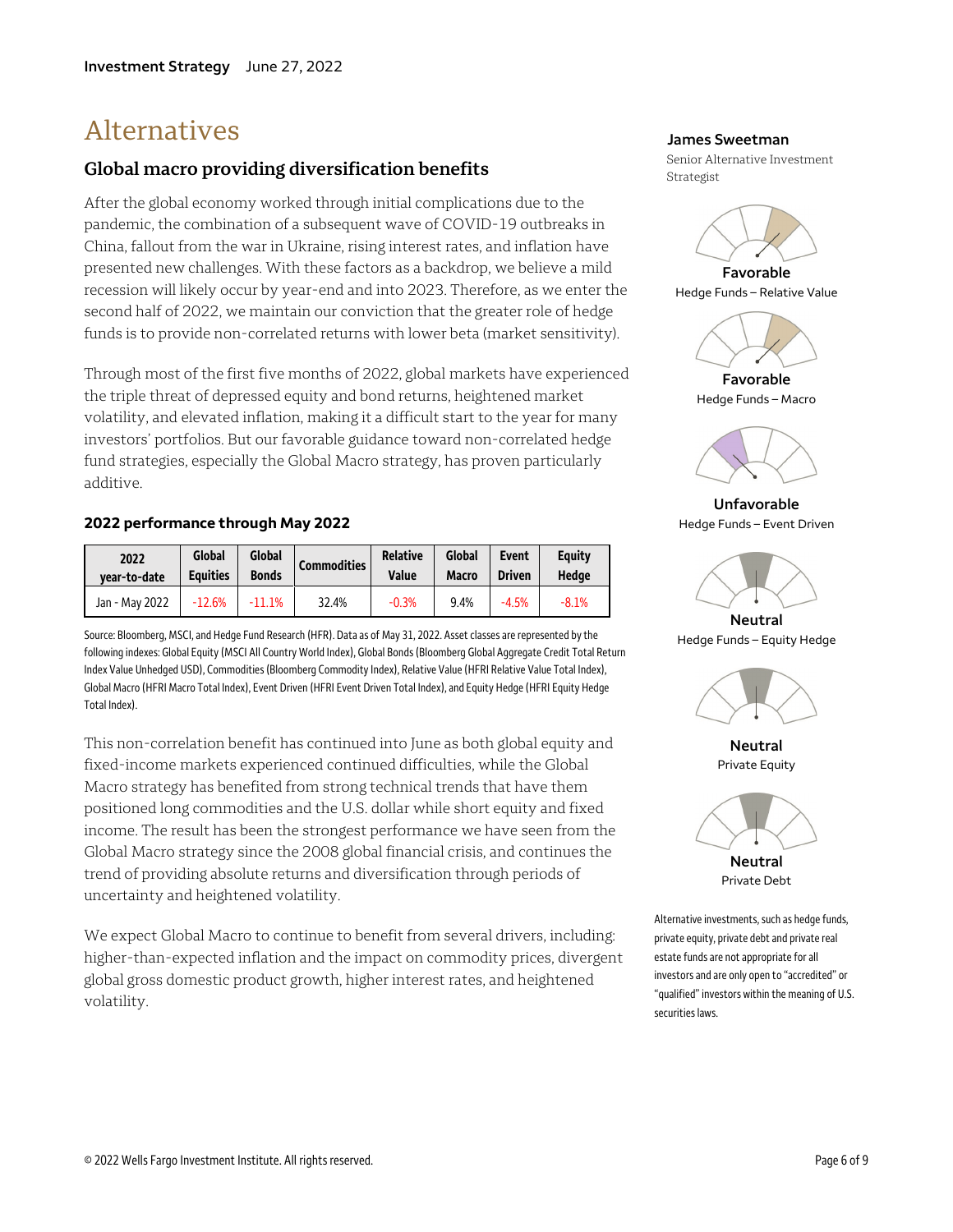#### **Risk Considerations**

Each asset class has its own risk and return characteristics. The level of risk associated with a particular investment or asset class generally correlates with the level of return the investment or asset class might achieve. **Stock markets**, especially foreign markets, are volatile. Stock values may fluctuate in response to general economic and market conditions, the prospects of individual companies, and industry sectors. **Foreign investing** has additional risks including those associated with currency fluctuation, political and economic instability, and different accounting standards. These risks are heightened in emerging markets. **Small- and mid-cap stocks**are generally more volatile, subject to greater risks and are less liquid than large company stocks. **Bonds**are subject to market, interest rate, price, credit/default, liquidity, inflation and other risks. Prices tend to be inversely affected by changes in interest rates. **High yield (junk) bonds** have lower credit ratings and are subject to greater risk of default and greater principal risk. The **commodities** markets are considered speculative, carry substantial risks, and have experienced periods of extreme volatility. Investing in a volatile and uncertain commodities market may cause a portfolio to rapidly increase or decrease in value which may result in greater share price volatility. **Real estate** has special risks including the possible illiquidity of underlying properties, credit risk, interest rate fluctuations and the impact of varied economic conditions.

Sector investing can be more volatile than investments that are broadly diversified over numerous sectors of the economy and will increase a portfolio's vulnerability to any single economic, political, or regulatory development affecting the sector. This can result in greater price volatility. **Communication** services companies are vulnerable to their products and services becoming outdated because of technological advancement and the innovation of competitors. Companies in the communication services sector may also be affected by rapid technology changes; pricing competition, large equipment upgrades, substantial capital requirements and government regulation and approval of products and services. In addition, companies within the industry may invest heavily in research and development which is not guaranteed to lead to successful implementation of the proposed product. Risks associated with the **Consumer Discretionary** sector include, among others, apparel price deflation due to low-cost entries, high inventory levels and pressure from e-commerce players; reduction in traditional advertising dollars, increasing household debt levels that could limit consumer appetite for discretionary purchases, declining consumer acceptance of new product introductions, and geopolitical uncertainty that could affect consumer sentiment. **Consumer Staples**industries can be significantly affected by competitive pricing particularly with respect to the growth of low-cost emerging market production, government regulation, the performance of the overall economy, interest rates, and consumer confidence. The **Energy** sector may be adversely affected by changes in worldwide energy prices, exploration, production spending, government regulation, and changes in exchange rates, depletion of natural resources, and risks that arise from extreme weather conditions. Investing in the **Financial**services companies will subject an investment to adverse economic or regulatory occurrences affecting the sector. Some of the risks associated with investment in the **Health Care** sector include competition on branded products, sales erosion due to cheaper alternatives, research and development risk, government regulations and government approval of products anticipated to enter the market. There is increased risk investing in the **Industrials**sector. The industries within the sector can be significantly affected by general market and economic conditions, competition, technological innovation, legislation and government regulations, among other things, all of which can significantly affect a portfolio's performance. **Materials**industries can be significantly affected by the volatility of commodity prices, the exchange rate between foreign currency and the dollar, export/import concerns, worldwide competition, procurement and manufacturing and cost containment issues. **Real estate** investments have special risks, including possible illiquidity of the underlying properties, credit risk, interest rate fluctuations, and the impact of varied economic conditions. Risks associated with the **Technology** sector include increased competition from domestic and international companies, unexpected changes in demand, regulatory actions, technical problems with key products, and the departure of key members of management. Technology and Internet-related stocks, especially smaller, less-seasoned companies, tend to be more volatile than the overall market. **Utilities**are sensitive to changes in interest rates, and the securities within the sector can be volatile and may underperform in a slow economy.

Alternative investments, such as hedge funds, private equity/private debt and private real estate funds, are speculative and involve a high degree of risk that is appropriate only for those investors who have the financial sophistication and expertise to evaluate the merits and risks of an investment in a fund and for which the fund does not represent a complete investment program. They entail significant risks that can include losses due to leveraging or other speculative investment practices, lack of liquidity, volatility of returns, restrictions on transferring interests in a fund, potential lack of diversification, absence and/or delay of information regarding valuations and pricing, complex tax structures and delays in tax reporting, less regulation and higher fees than mutual funds. Hedge fund, private equity, private debt and private real estate fund investing involves other material risks including capital loss and the loss of the entire amount invested. A fund's offering documents should be carefully reviewed prior to investing.

Hedge fund strategies, such as Equity Hedge, Event Driven, Macro and Relative Value, may expose investors to the risks associated with the use of short selling, leverage, derivatives and arbitrage methodologies. Short sales involve leverage and theoretically unlimited loss potential since the market price of securities sold short may continuously increase. The use of leverage in a portfolio varies by strategy. Leverage can significantly increase return potential but create greater risk of loss. Derivatives generally have implied leverage which can magnify volatility and may entail other risks such as market, interest rate, credit, counterparty and management risks. Arbitrage strategies expose a fund to the risk that the anticipated arbitrage opportunities will not develop as anticipated, resulting in potentially reduced returns or losses to the fund.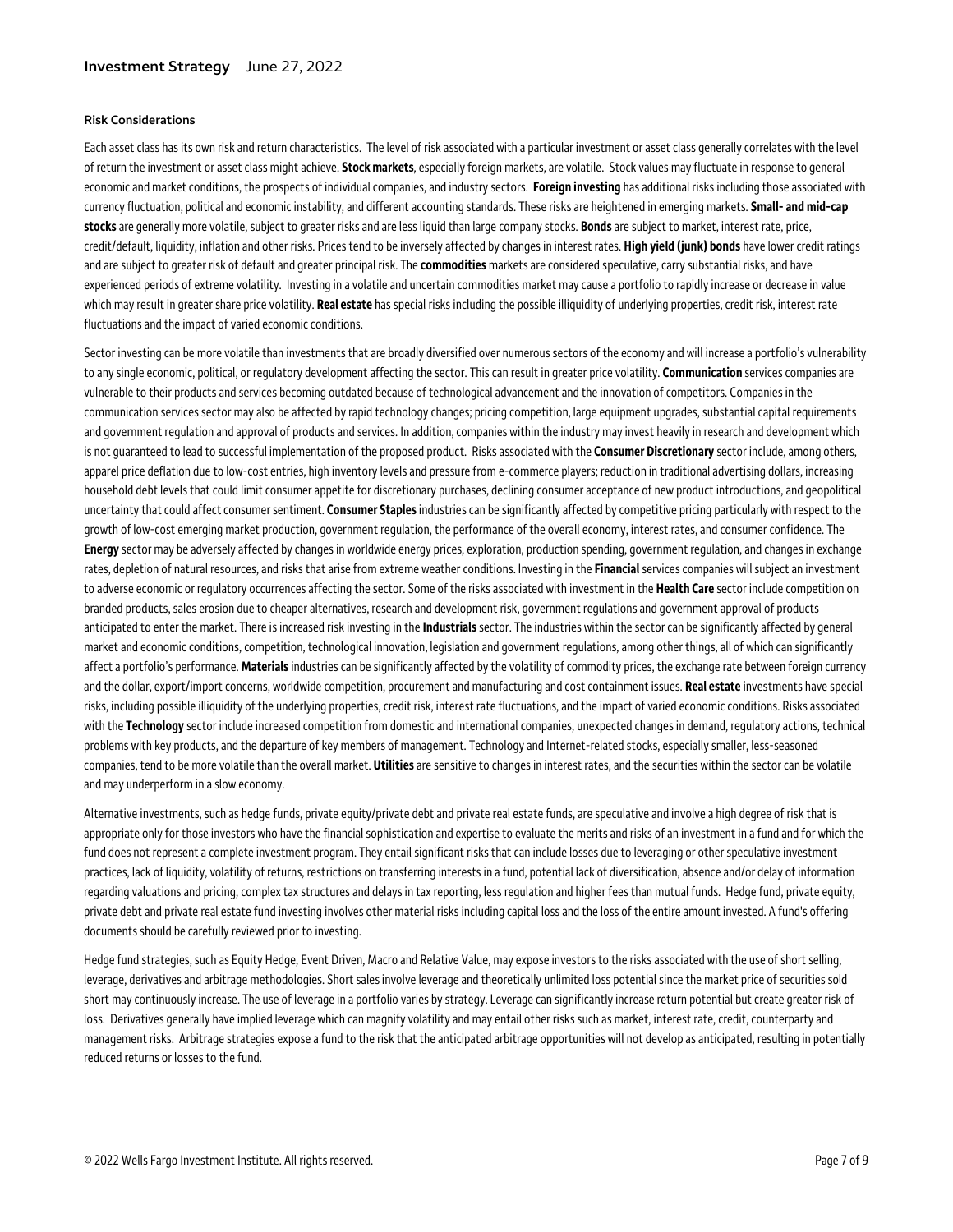#### **Definitions**

**Bloomberg Commodity Index**is comprised of 22 exchange-traded futures on physical commodities and represents 20 commodities weighted to account for economic significance and market liquidity.

**Bloomberg Global Aggregate Credit Total Return Index Value Unhedged USD** is a flagship measure of global investment grade debt from twenty-four local currency markets. This multi-currency benchmark includes treasury, government-related, corporate and securitized fixed-rate bonds from both developed and emerging markets issuers.

**Consumer Price Index (CPI)** produces monthly data on changes in the prices paid by urban consumers for a representative basket of goods and services.

**HFRI Equity Hedge (Total) Index** maintains positions both long and short in primarily equity and equity derivative securities. A wide variety of investment processes can be employed to arrive at an investment decision, including both quantitative and fundamental techniques; strategies can be broadly diversified or narrowly focused on specific sectors and can range broadly in terms of levels of net exposure, leverage employed, holding period, concentrations of market capitalizations, and valuation ranges of typical portfolios.

**HFRI Event-Driven (Total) Index**consists of Investment Managers who maintain positions in securities of companies currently or prospectively involved in corporate transactions of a wide variety, including but not limited to: mergers, restructurings, financial distress, tender offers, shareholder buybacks, debt exchanges, security issuance or other capital structure adjustments. Security types can range from most senior in the capital structure to most junior or subordinated, and frequently involve additional derivative securities. ED exposure contains a combination of sensitivities to equity markets, credit markets and idiosyncratic, company specific developments. Investment theses are typically predicated on fundamental characteristics (as opposed to quantitative), with the realization of the thesis predicated on a specific development exogenous to the existing capital structure.

**HFRI Macro (Total) Index**consists of investment managers who trade a broad range of strategies in which the investment process is predicated on movements in underlying economic variables and the impact these have on equity, fixed-income, hard currency, and commodity markets.

**HFRI Relative Value (Total) Index**consists of Investment Managers who maintain positions in which the investment thesis is predicated on realization of a valuation discrepancy in the relationship between multiple securities Manager employ a variety of fundamental and quantitative techniques to establish investment theses, and security types range broadly across equity, fixed income, derivative or other security types. RVA position may be involved in corporate transactions also, but as opposed to ED exposures, the investment thesis is predicated on realization of a pricing discrepancy between related securities, as opposed to the outcome of the corporate transaction.

**Note:** HFRI Indices have limitations (some of which are typical of other widely used indices). These limitations include survivorship bias (the returns of the indices may not be representative of all the hedge funds in the universe because of the tendency of lower performing funds to leave the index); heterogeneity (not all hedge funds are alike or comparable to one another, and the index may not accurately reflect the performance of a described style); and limited data (many hedge funds do not report to indices, and, therefore, the index may omit funds, the inclusion of which might significantly affect the performance shown. The HFRI Indices are based on information self‐reported by hedge fund managers that decide on their own, at any time, whether or not they want to provide, or continue to provide, information to HFR Asset Management, L.L.C. Results for funds that go out of business are included in the index until the date that they cease operations. Therefore, these indices may not be complete or accurate representations of the hedge fund universe, and may be biased in several ways. Returns of the underlying hedge funds are net of fees and are denominated in USD.

**MSCI All Country World Index (MSCI ACWI)** is a free float-adjusted market capitalization weighted index that is designed to measure the equity market performance of 23 developed and 26 emerging markets.

MSCI makes no express or implied warranties or representations and shall have no liability whatsoever with respect to any MSCI data contained herein. The MSCI data may not be further redistributed or used as a basis for other indices or any securities or financial products. This report is not approved, reviewed, or produced by MSCI.

**S&P 500 Index** is a market capitalization-weighted index composed of 500 widely held common stocks that is generally considered representative of the US stock market.

An index is unmanaged and not available for direct investment.

#### **General Disclosures**

Global Investment Strategy (GIS) is a division of Wells Fargo Investment Institute, Inc. (WFII). WFII is a registered investment adviser and wholly owned subsidiary of Wells Fargo Bank, N.A., a bank affiliate of Wells Fargo & Company.

The information in this report was prepared by Global Investment Strategy. Opinions represent GIS' opinion as of the date of this report and are for general information purposes only and are not intended to predict or guarantee the future performance of any individual security, market sector or the markets generally.